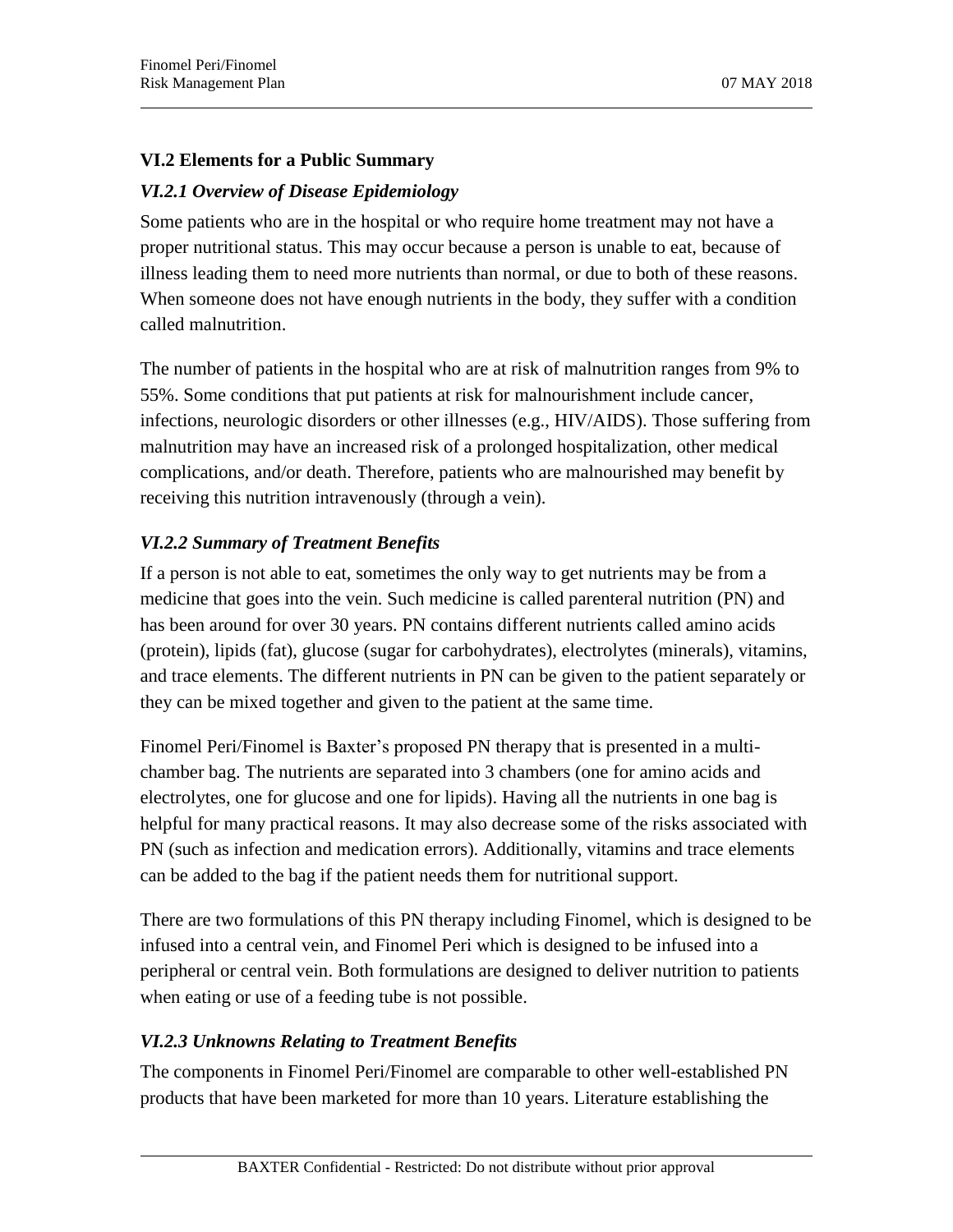safety and efficacy of the components of Finomel Peri/Finomel is available in the public domain. The safety and effectiveness of Finomel Peri/Finomel have not been evaluated in clinical studies in pediatric patients or pregnant and/or lactating females.

## *VI.2.4 Summary of Safety Concerns*

There are no safety concerns associated with Finomel Peri/Finomel included in this RMP.

#### *VI.2.5 Summary of Risk Minimization Measures by Safety Concern*

All medicines have a summary of product characteristics (SmPC) which provides physicians, pharmacists, and other healthcare professionals with details on how to use the medicine, the risks, and recommendations for minimizing them. An abbreviated version of this in lay language is provided in the form of the package leaflet. The measures in these documents are known as routine risk minimization measures.

This medicine has no additional risk minimization measures.

#### *VI.2.6 Planned Post-authorization Development Plan*

There are currently no planned post-authorization development studies for Finomel Peri/Finomel.

# *Studies which are a Condition of the Marketing Authorization* Not applicable.

#### *VI.2.7 Summary of Changes to the Risk Management Plan Over Time*

| Version | Date        | <b>Safety Concerns</b>                                                    | <b>Comment</b>                                                                                                                                                 |
|---------|-------------|---------------------------------------------------------------------------|----------------------------------------------------------------------------------------------------------------------------------------------------------------|
| 1.0     | 11 AUG 2017 | Pulmonary embolism due to<br>pulmonary vascular precipitates              | Included as important potential<br>risks in the first version of the<br>Finomel Peri/Finomel RMP                                                               |
|         |             | Fat overload syndrome                                                     |                                                                                                                                                                |
|         |             | Refeeding syndrome                                                        |                                                                                                                                                                |
|         |             | Thromboembolic events due to<br>ceftriaxone-calcium salt<br>precipitation |                                                                                                                                                                |
|         |             | Parenteral nutrition-associated<br>liver disease (PNALD)                  |                                                                                                                                                                |
| 1.1     | 07 MAY 2018 | All safety concerns deleted per<br>assessor request.                      | All safety concerns associated<br>with the use of Finomel<br>Peri/Finomel are considered fully<br>characterized and appropriately<br>managed with routine risk |

**Table 1. Major Changes to the Risk Management Plan Over Time**